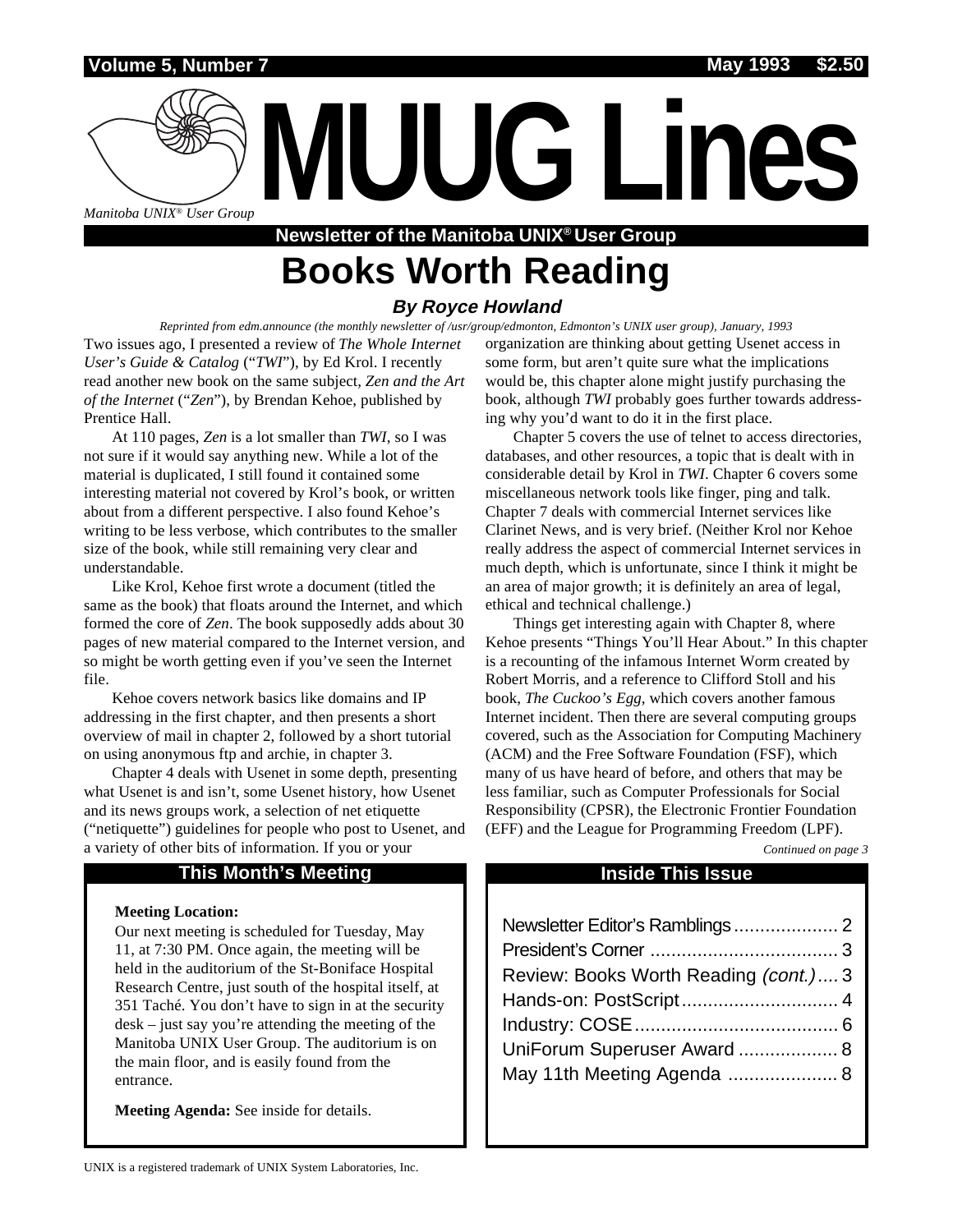# **From Where Will Tomorrow's Innovations Come?**

# **By Gilbert Detillieux**

Quite recently, I had the opportunity to visit a research centre of one of the industry's most well known computer companies. (I won't drop names, but let's just say they've had a lot of reasons to sing the blues lately.) Coming from an academic background, it was interesting for me to see some leading edge computer science research being done outside of a university. However, it was discouraging to see that they too are faced with some of the same problems.

The current recession, which has resulted in deep funding cuts to universities, has also dealt a serious blow to corporate-funded research. Many computer companies, caught up in the current trend toward down-sizing, and more concerned about the bottom line, have either cut out research all together, or have decided to concentrate only on research that will have a short-term payoff. As a result, pure research, which may only bear fruit in the long term, if at all, is being neglected.

In an industry that evolves so rapidly, and that thrives on rapid evolution, this approach is very short-sighted, and can lead to failure in the long term. If we ignore basic

| President:                  | Susan Zuk           | $(W)$ 631-2530 |
|-----------------------------|---------------------|----------------|
| Vice-President:             | Bary Finch          | (W) 934-2723   |
| Treasurer:                  | Rick Horocholyn     | $(W)$ 474-4533 |
| Secretary:                  | Roland Schneider    | 1-482-5173     |
| Membership Sec.:            | Richard Kwiatkowski | 589-4857       |
| <b>Mailing List:</b>        | Roland Schneider    | 1-482-5173     |
| <b>Meeting Coordinator:</b> | Paul Hope           | $(W)$ 237-2361 |
| Newsletter editor:          | Gilbert Detillieux  | 489-7016       |
| <b>Publicity Director</b>   | Gilles Detillieux   | 489-7016       |
| Information:                | Susan Zuk           | $(W)$ 631-2530 |
|                             |                     | (FAX) 694-3901 |
| (or)                        | Gilbert Detillieux  | $(H)$ 489-7016 |
|                             |                     | (FAX) 269-9178 |

**Manitoba UNIX User Group P.O. Box 130 Saint-Boniface, Manitoba R2H 3B4**

> **Internet E-mail: editor@muug.mb.ca**

research, if we avoid taking a chance on the long shots, how will we be prepared for the next technological revolution? We got to where we are now only as a result of decades of expensive, but beneficial, research and development. We can only continue relying on this current technology for so long before it too must give way to new ideas. If we aren't prepared to pay the price of research, we will lose control of the technology on which we rely. Who will benefit? Those who have the vision and dedication to pay that price. From where will the new technology come? If North America continues on its present course, it's quite likely that it won't come from here.

Companies here are becoming increasingly concerned about competition from Europe and the Pacific Rim. As our economy continues to become increasingly global, those concerns aren't likely to go away. However, if we aren't willing to pay the price to stay ahead in the long term, the current competition is nothing compared to what the future will bring. Viewed that way, can we afford not to support basic research?  $\blacktriangle$ 

## **The 1992-1993 Executive Copyright Policy and Disclaimer**

This newsletter is ©opyrighted by the Manitoba UNIX User Group. Articles may be reprinted without permission, for non-profit use, as long as the article is reprinted in its entirety and both the original author and the Manitoba UNIX User Group are given credit.

The Manitoba UNIX User Group, the editor, and contributors of this newsletter do not assume any liability for any damages that may occur as a result of information published in this newsletter.

### **Our Address Community Community Community Community Community Community Community Community Community Community Community Community Community Community Community Community Community Community Community Community Community**

The Manitoba UNIX User Group meets at 7:30 PM the second Tuesday of every month, except July and August. Meeting locations vary. The newsletter is mailed to all paid-up members one week prior to the meeting. Membership dues are \$25 annually and are due as indicated by the renewal date on your newsletter's mailing label. Membership dues are accepted by mail, or at any meeting.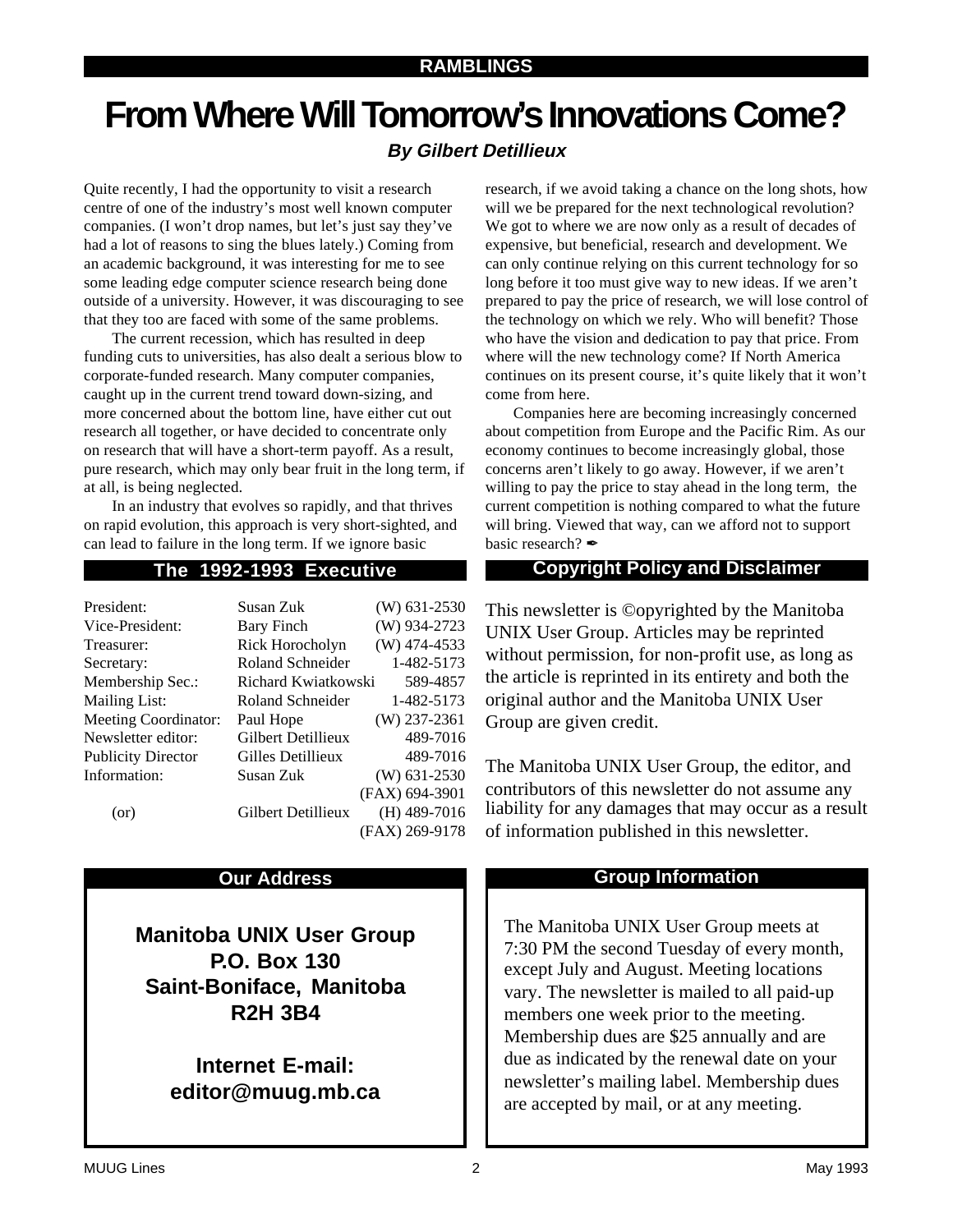# **PRESIDENT'S CORNER Moving On to Better Things... By Susan Zuk, President**

Well, taxes are completed and now it's time to move on to BETTER THINGS!

A few weeks ago I was in Toronto chairing UniForum Canada's National Council Meeting. The National Council is comprised of representatives from each of the Canadian affiliates or groups. The National Council allows for the exchange of information and also provides the Board of UniForum Canada with suggestions. These suggestions are provided to help the association to grow as well as to help with the evaluation of programs and services for its members.

At this time the National Council is comprised of 10 members representing groups from Calgary, Edmonton, 2 Toronto groups, London, Ottawa, Montreal, Quebec, Halifax and Winnipeg. We also had 2 new people join our meeting, from Vancouver and Windsor. These individuals are coordinating activities for groups in their locations. We wish them all the best and welcome them to the realm of the UNIX User Groups.

Before I continue I would like to announce the new President of UniForum Canada. You may have seen him at the UNIX Symposium we organized in Winnipeg in 1991. He is from Ottawa and his name is Mr. Gerry Jolicoeur. We at MUUG wish you all the best in your new position.

I am just going to provide you with some insight into the meeting. The meeting began with reports from each of the affiliates. I was able to collect some excellent ideas from the other affiliates. I hope we can take advantage of this exchange of information.

The next portion of the meeting was focused on items which were accomplished and new items to be tackled in the future. The following is a short excerpt of the main points:

1. By the end of May, we will have our own UniForum Canada Internet node and some national distribution lists. To send e-mail to each affiliate representative, mail to the address <national@uniforum.ca>.

2. The responsibilities between the affiliates and the UniForum Canada Board are being redefined. This will clarify the duties of the affiliates and the Board. An outline was presented by Carol Smith of the Edmonton affiliate. The outline was accepted by the National Council and was given to the board for discussion at their next meeting.

3. There may be an opportunity for UniForum Canada and its affiliates to obtain a standard database platform. This is being investigated and a standard structure is to be discussed to allow for an easier interchange of membership data between UniForum Canada and the affiliates.

4. A National Survey was presented and modifications were discussed. This survey will probably be distributed in the near

future and will help UniForum Canada identify current and future membership needs and service requirements.

5. There was discussion on UniForum Canada's Superuser Award. Remember that the nomination deadline is May 10th. If anyone is interested in nominating that exceptional someone, please get in touch with me.

6. A very informative discussion was held on the topic of conferences. This meeting provided attendees with insight into the type of conferences and speakers people are interested in. The discussion also confirmed that the recession is affecting us all. We also realized that the various cities require different types of marketing and conferences, depending on their own distinct cultural flavour.

This meeting was quite intensive and included many important and interesting topics. These sessions help us to realize that we do not live in a vacuum, and that other groups have many of the same questions, concerns and goals. This is what makes the meetings invaluable. The next meeting will probably be extended to 2 days to allow for more discussion and planning.

Now to change to Winnipeg activities. I would like to take this opportunity to thank Greg Brezinski from Microsoft for his presentation last month on Windows NT. He did a very good job of demonstrating the product. We made sure he left with a few special UNIX mementos to remember us by. Thanks again, Greg, for taking the time to show us Windows NT.

On Saturday May 8th and Sunday May 9th, MUUG will be participating in Computer Expo '93 at the Winnipeg Convention Centre. We are renting space to promote the group and UNIX. Our booth will be filled with UNIX magazines and information as well as a LINUX system. Come on down to visit us and take the opportunity to see what LINUX is like. We will also be providing people with the opportunity of joining the group right at the show. See you there!

On Tuesday, May 11th, Bob Kapac will be speaking on the database product Sybase. Many Winnipeg companies are either purchasing or already using this product. This will give you the chance to see what the excitement is all about. Join us at 7:30 PM at the St. Boniface Research Centre.

I will close my column by informing you of the upcoming fall event. MUUG and CIPS are again joining forces to organize a UNIX Software Symposium which will be held in November. If you are interested in being on the committee, call me at 631-2530. We will be holding our first meeting in the next few weeks. If you have any suggestions as to what type of software products or specific speakers you are interested in, let me know.

Bye for now, and I hope to see you at the Computer Expo '93 and at our meeting on Tuesday, May 11th.

### **REVIEW**

# **Books Worth Reading**

*Continued From Page 1*

The book winds up with a short chapter 9 and several appendices that cover other small topics, like how to find out more information about Internet things, how to get mail to other networks, retrieving files by mail (for those lacking ftp access), and so on. There is also a bibliography that lists quite a number of books and other materials that can provide additional information. This was something conspicuously absent in *TWI*; I always like to find out what authors consider to be other important books on the subjects they're writing about. (Neither Krol nor Kehoe reference the other's book, although Kehoe does reference Krol's

Internet document, *The Hitchhiker's Guide to the Internet*.)

In summary, *Zen and the Art of the Internet* is worth acquiring if you're interested in learning some basics about the Internet and things associated with it. If you already have access to net resources such as the Internet version of *Zen* or the Request For Comments (RFC) documents, or if you have *The Whole Internet User's Guide & Catalog*, then a lot of *Zen* will not be new to you. Still, there are some things it presents in a concise format that might be of value, and the book is cheap, I believe around \$13 locally. This makes it a pretty good buy.  $\mathscr I$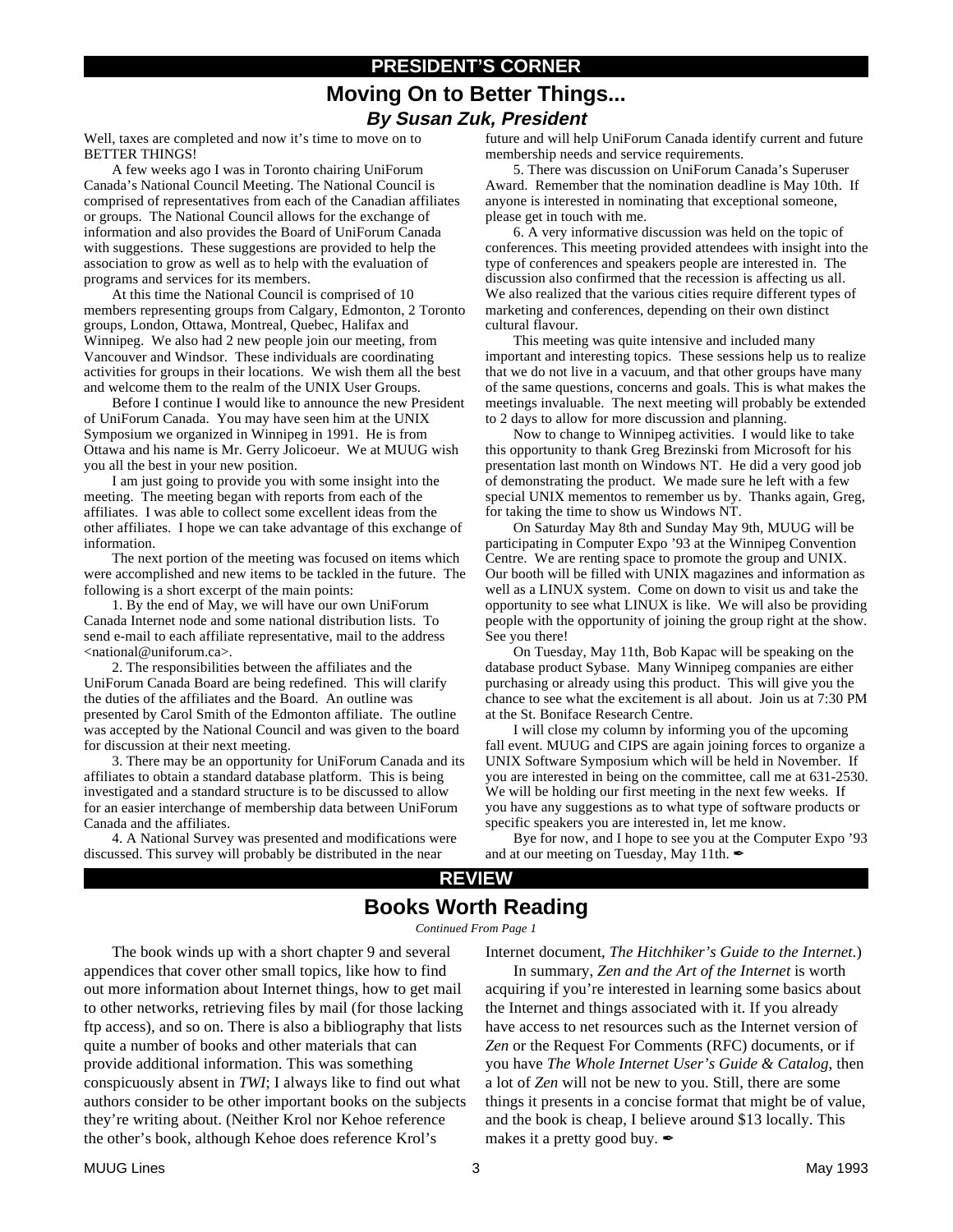# **HANDS-ON PostScript**

## **By Roland Schneider, Niche Technology Inc.**

Most people who work with computers these days have heard of PostScript, and many use PostScript laser printers, but relatively few have actually worked with the PostScript language directly. In this article, I'll describe PostScript in general, show how it's used, and give a few examples of interesting things you can do with it.

PostScript is a true general purpose computer language — it has variables, conditionals, loops, procedure definitions, I/O functions, and so on. What makes it interesting is that it has a rich assortment of graphics operators in addition to multiplication, division, etc.

PostScript is a stack based language, so to add the variable "x" and the number "3", you would use the statement

x 3 add

This places the value of "x" on the stack, then the number 3, adds the result, and leaves it on the stack. To assign the variable "y" with the above result, you would use

/y x 3 add def

The slash before the "y" means put the name "y" on the stack instead of treating it as a variable. After the addition operator executes, the stack contains "/y  $7$ " (if x=4). The "def" operator then assigns the value 7 to the name "y" and leaves the stack empty. The stack can hold many items, and there are a host of operators which manipulate the stack.

For example, the above operation could also have been written

x 3 add /y exch def

The "exch" operator exchanges the top two items on the stack.

#### **Some Graphics**

Enough about the basic language — how does it do graphics? Well, the basic operators are very simple. To draw a couple of lines, we use something like this:

125 100 moveto 500 250 lineto 20 150 lineto 2 setlinewidth stroke

The first statement moves the current point to 125 points  $(1$  point =  $1/72$  inch) from the left side of the page and 100 points from the bottom of the page. The next two statements add lines to the *path,* "setlinewidth" sets the width of the line to be drawn to 2 points, and "stroke" actually draws the lines. The result looks like this:



The "lineto" statements don't actually draw anything, they just build a path. This path can be used for a number of things, like stroking, filling, and clipping. If "stroke" is

replaced with "fill", the result is a filled triangle. The "fill" operator implicitly connects the last point in the path with the first. This can be done explicitly with the "closepath" operator. Of course, lines and fills can be any color or shade of gray, or any user-defined pattern you like.

The current path (actually the whole *graphics state*) can be saved and restored using the "gsave" and "grestore" operators. To make an outlined gray triangle without repeating the coordinates, we could use

|          |           | 125 100 moveto                 |  |                                |  |  |
|----------|-----------|--------------------------------|--|--------------------------------|--|--|
|          |           | 500 250 lineto                 |  |                                |  |  |
|          |           | 20 150 lineto                  |  |                                |  |  |
|          | closepath |                                |  |                                |  |  |
| gsave    |           |                                |  | % saves the path               |  |  |
|          |           | .75 setgray fill               |  | % fills triangle, empties path |  |  |
| grestore |           |                                |  | % restores the path            |  |  |
|          |           | $2 \times 1 \times 1 \times 1$ |  | e ctrokes nath empties nat     |  |  |

2 setlinewidth stroke % strokes path, empties path Notice that newlines and spaces are equivalent, so we can put as many operators on a single line as we like. The "setgray" operator sets the current gray level to any value from zero (black) to one (white). The line created by "stroke" is black (and not gray) because the gray level is part of the graphics state which was saved by "gsave". This is the result:



#### **Drawing Text**

Drawing text is one of the most troublesome aspects of graphics. Unlike lines, arcs, and polygons, characters are normally available only in certain fixed sizes and are often difficult to fit in the required space. In PostScript, most characters are described by their outlines and are filled as polygons (with certain optimizations) when they are required. This allows characters to be scaled, stretched, rotated and skewed in any way imaginable. To draw some 10 point high text in the Helvetica font, you can use:

/Helvetica findfont 10 scalefont setfont 200 100 moveto

(The quick brown fox jumped ...) show The parentheses delimit a character string and the "show" operator draws the characters at the current drawing position. To right justify the text at the current position, you could define your own operator, called "rshow" as follows: /rshow

|  | dup           | % duplicate the string on top of the stack                     |
|--|---------------|----------------------------------------------------------------|
|  |               | stringwidth pop % find width of the string, discard the height |
|  | neg 0 rmoveto | the relative move the negative width of string                 |
|  | show          | % draw the string at the new point                             |
|  | def           | % define the operator                                          |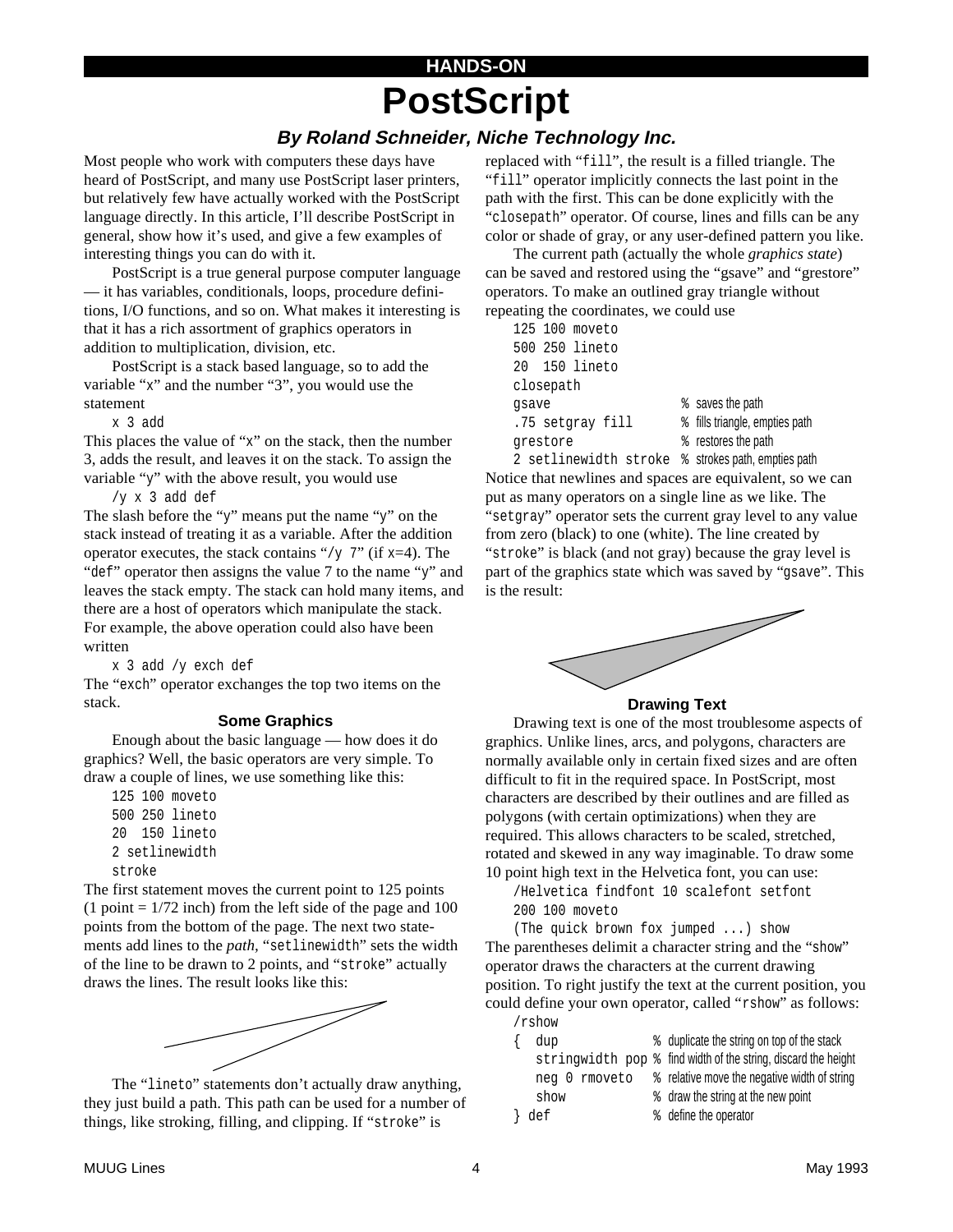The new "rshow" operator can be used exactly like the built-in "show", except that it right justifies the text. (Everything after a "%" is a comment to the PostScript interpreter.)

#### **Transformations**

What I've described so far lets you write programs which draw graphics and text on a page in a flexible way, independent of the output resolution of the printing device. The real beauty of PostScript, however, is in its coordinate transformation capabilities. Let's say we wanted to work in millimeters instead of in points. The statement

2.835 2.835 scale

will cause all coordinates to be scaled to millimeters (there are 2.835 points in one millimeter). If I then wanted to move the origin (coordinate 0, 0) to 15mm from the left side of the page and 10mm from the bottom, I would use "15 10 translate". These transformation operations (scale, translate, and rotate) superimpose on each other, so I can now switch to working in inches by using "25.4 25.4 scale". My origin remains at (15mm, 10mm).

Why is it so useful to be able to superimpose transformations? Consider the problem of pasting a graphic into a word processing document like this one. The graphic is described by a PostScript program generated by some other software package. I want to be able to size and position the graphic to fit my document without having to worry about drawing it with the correct size or position. How can this be accomplished? It turns out that the *only* information I need about the graphic is its bounding box, described by the coordinates of its lower left and upper right corners. This is what the "%%BoundingBox" comment in an Encapsulated PostScript file provides. My word processor reads the comment and calculates what combination of scale and translate operations are required to size and position the image. Consider an image with a bounding box from (llx, lly) to (urx, ury) in its coordinate system that I want to place from (LLx, LLy) to (URx, URy) in my document, in my document's coordinate system. The following code will accomplish this:

| gsave                     | % (1) save the current transformation, etc. |  |
|---------------------------|---------------------------------------------|--|
| LLx LLy translate         | % (2) set origin for image                  |  |
| URX LLX sub               | % (3) scale the image by the ratio of       |  |
| urx llx sub div           | the desired size to its size<br>⊱           |  |
| URy LLy sub               |                                             |  |
| ury lly sub div           |                                             |  |
| scale                     |                                             |  |
| llx neg lly neg translate | $\frac{1}{6}$ (4) translate image to (0, 0) |  |
| % include graphic here    | % (5) draw the image                        |  |
| grestore                  | % (6) restore the graphics state            |  |

There are a few more details to including an EPSF (Encapsulated PostScript) file, but this gives the general idea. The important thing to understand about the series of transformations is that each transformation is working in a different coordinate system. The inner translate (4) is expressed in the graphic's coordinates, while the outer translate (2) is in the document's coordinate system.

### **Redefining Operators**

You aren't limited to creating definitions for your own operators — you can also reassign the built-in operators. The "showpage" operator, which causes the current page to be printed, is usually redefined to do nothing when an EPSF file is inserted. This prevents a "showpage" in the inserted graphic from ejecting the current page. You can also redefine "showpage" to change the transformation instead of printing the page and produce multiple small logical pages on one physical page (who says technology isn't environmentally friendly?). The code for this is too long to include here, but is available from the author on request.

The same technique can be used to do other things like drawing a decorative frame around overhead transparencies. If these procedures are written properly, they can be nested just like transformations:

% code to print N pages per page (redef. showpage) % code to draw frame around page (redef. showpage) % word processor output to draw the pages

This produces N logical pages per page, each bordered with the decorative frame (which may include a page number, etc.). By removing the N page printing code, we get full sized pages instead.

#### **Hello World!**

No discussion of a language or graphics system would be complete without the following example. (The "%!" is needed on UNIX systems to tell the print filter that this is a PostScript file.) %!

%%BoundingBox: 150 250 450 550 300 400 150 0 360 arc stroke 300 400 moveto /ZapfChancery-MediumItalic findfont 50 scalefont setfont (Hello world!) dup stringwidth pop 2 div neg 0 rmoveto show showpage

#### **Going Further**

A good way to play with PostScript is to get the "ghostscript" program (free, distributed by GNU). The new version is a good implementation of PostScript, can handle standard Type 1 PostScript fonts, runs under X windows, Linux, MS Windows, and DOS, and supports screen displays as well as many laser, ink jet, and dot matrix printers.

The standard PostScript reference is the *PostScript Language Reference Manual, 2nd Ed.*, by Adobe Systems Inc., Addison-Wesley. ISBN 0-201-18127-4 (764 pages).

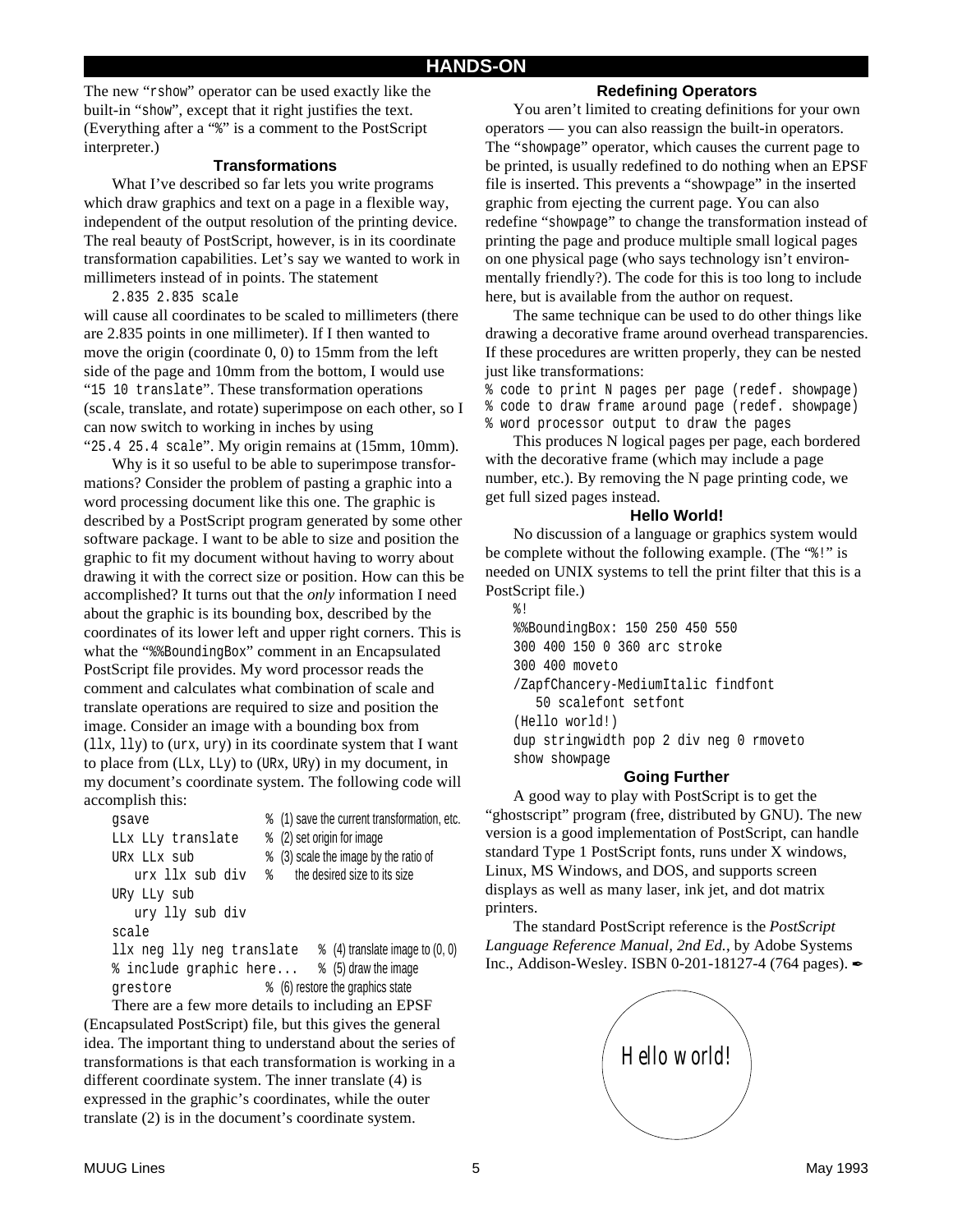# **INDUSTRY Common Open Software Environment**

# **HP, IBM, SCO, SunSoft, Univel, and USL, March, 1993**

*(Ed. note: The following is a press release issued by the above companies regarding COSE. It is reproduced as is because we feel it contains important information on future industry standards.)*

Worldwide UNIX system leaders Hewlett-Packard Company, IBM Corporation, The Santa Cruz Operation Inc., SunSoft, Inc., Univel, and UNIX System Laboratories, Inc., today announced their intent to deliver a common open software environment across their UNIX system platforms. This announcement is in response to increased customer demand for consistent technologies across multiple platforms, greater technology choice, increased cost savings and quicker time to market.

The UNIX system has long been regarded as one of the premier application development platforms. During the past decade, an explosion of new tools and applications has rapidly advanced the state of the art in a number of technology areas. This advancement, however, has led to some inconsistent implementations for similar problems.

Today, HP, IBM, SCO, SunSoft, Univel and USL are taking a major step to address this challenge with the announcement of a common open software environment and the intent to adopt the same specifications in key product areas, to eliminate arbitrary differences between specific vendor product implementations and to cooperatively evolve specifications for key emerging technologies.

In addition, the companies are committed to supporting open standards. To extend the benefits of their activities to the marketplace, they will submit their specifications to the X/ Open standards organization, which will provide certification and branding programs. The companies are adopting specifications and standards in the following areas: Common Desktop Environment, Networking, Graphics, Multimedia, Distributed Object Technology, and Systems Management.

#### **Common Desktop Environment**

The companies have defined a specification for a common desktop environment providing end users with a consistent computing experience and software developers with a single set of programming interfaces for the HP, IBM, SCO, SunSoft, Univel, and USL platforms. In this advanced environment, users will be able to transparently access data and applications from anywhere in the network.

The common desktop specification incorporates existing technology from participating vendors and has been designed to support distributed enterprise computing applications. As such, it will scale across a range of client/server platforms, support small work groups to large enterprises, and support simple text and data uses as well as advanced collaborative multimedia applications. It will incorporate elements from HP's Visual User Environment (VUE), IBM's Common User Access model Workplace Shell, SunSoft's Open Windows and DeskSet productivity tools, USL's UNIX SVR4.2 Desktop Manager, OSF's Motif toolkit and window manager with modifications to support users familiar with Open Look applications, and SunSoft's ToolTalk inter-application communication extended to support encapsulation capabilities.

The common desktop environment specification will support these capabilities:

- Electronic mail, group calendering, text editing, audio and other productivity tools
- Task/window management and on-line help
- Procedural and object-oriented application integration with drag-and-drop, linking, embedding and data interchange capabilities
- Dialog and forms building with icon editing
- Graphical object/file management
- Security features including start-up, login, locking and authentication
- End user installation automation and run-time configuration

The environment is demonstrable today, and the companies plan to publish a preliminary specification for the environment by the end of June, 1993. The specification will be submitted to X/Open for incorporation into the X/Open portability guide. Initial implementations of the common desktop, based on these X/Open specifications, will be available in the first half of 1994. In addition, the companies will hold a developers conference in October 1993 to provide details on products and directions.

#### **Networking**

Distributed networking technology provides the fundamental infrastructure that allows information and computing resources to be shared across an enterprise. It includes the services necessary to ensure that the information is transmitted in a secure and efficient manner and that resources, such as storage subsystems, specialized servers and printers, can be transparently accessed over the network. It also provides the necessary tools to enable developers to build distributed applications.

The three leading technologies used by customers today are OSF's Distributed Computing Environment (DCE) , SunSoft's Open Network Computing Environment (ONC+), and Novell's NetWare. All three technologies offer services and tools that support the creation, use and maintenance of distributed applications in a heterogenous, distributed computing environment.

To offer customers greater choice in heterogenous, distributed computing, HP, IBM, SCO, SunSoft, Univel, and USL will sell, deliver and support SunSoft's ONC+, OSF's DCE, and Novell's NetWare UNIX client support to allow integration of UNIX desktops with NetWare services. This approach will provide increased inter-operability across multiple platforms while continuing to protect current technology investments. In addition, customers will have a choice of base technologies for future evolution.

Specific vendor availability and pricing terms are individually available or will be announced at a future date.

#### **Graphics**

Graphics technologies, when combined with the common desktop environment, provide the fundamental programming utilities needed to help developers more rapidly produce graphic-intensive applications while shielding them from specific hardware dependencies.

The widespread availability and diversity of high performance desktop systems and the increasing usage of sophisticated graphics in applications has led to increased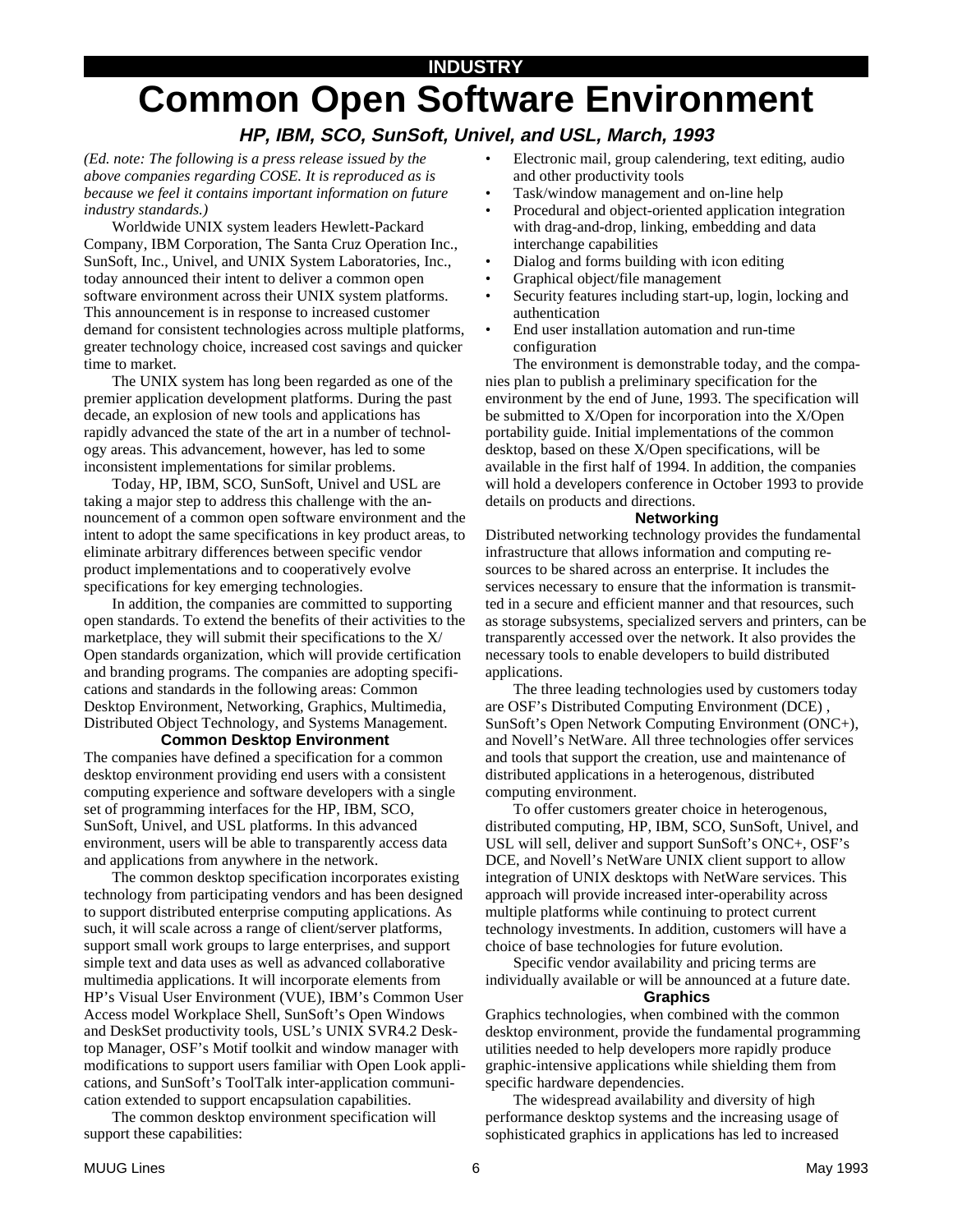demand for a consistent set of graphics software utilities and protocols. To address this need, HP, IBM, SCO, SunSoft, Univel, and USL intend to continue investing in the evolution of common graphics interfaces to maximize application portability and inter-operability.

The six companies plan to provide a consistent graphics application environment across their platforms through common APIs and inter-operability protocols. Specifically they intend to support the X Consortium's imaging and graphics facilities as follows:

- Xlib/X for basic 2D pixel graphics
- PEXlib/PEX for 2D/3D geometry graphics
- XIElib/XIE for advanced imaging

The companies also plan to extend their consistency to the areas of programming documentation, validation testing, and test suites. Additionally, the companies intend to work together on specific implementations, or share detailed information where this would accelerate the delivery of common components to offer the broadest range of graphics functionality in the industry.

Specific vendor availability and pricing terms are individually available or will be announced at a future date.

#### **Multimedia**

Multimedia encompasses the creation, editing, playback and synchronization of distributed audio, video, graphics, image, speech and telephony. It allows users to work intuitively with information, and it contributes to enhanced productivity and ease-of-use. In a distributed UNIX environment, multimedia is an even more powerful productivity tool that allows companies to take advantage of collaborative work group computing.

HP, IBM, SCO, SunSoft, Univel and USL will apply their expertise in networked systems, collaborative computing, and distributed multimedia to establish a distributed multimedia infrastructure and associated standards specification that will provide users with consistent access to multimedia tools in a heterogenous environment. For developers, this work will make it easier for them to build mission-critical, distributed multimedia applications and to access time-critical media data transparently throughout the network.

Specifically, the companies are jointly defining an infrastructure, called Distributed Media Services (DMS) and multimedia access and collaboration tools for the user called the Desktop Integrated Media Environment (DIME). DMS is network independent and supports an integrated API and data stream protocol. Supported on DMS, DIME will support at least one basic tool for each data type such as audio, video, supported by the DMS infrastructure.

These specifications will be delivered as a single submission to the IMA's Request for Technology. The companies will then build implementations and ensure compliance with the IMA's "best practices" when those are established. Additionally, the multimedia desktop tools will be integrated into the common desktop environment the companies are developing.

#### **Distributed Object Technology**

With rapidly changing global business environments and increasing user sophistication, developers face significant challenges in developing applications that meet complex user requirements in a timely manner. Distributed object technology presents a new paradigm and will provide several

significant benefits including: allowing application development teams to develop more complex solutions by integrating new and previously developed objects; increase software quality through enforced modularization and the reuse of tested objects; improves ease-of-use and ease-of-development by making network and location transparent; and drive down the overall cost of development, extension and maintenance of distributed enterprise software solutions.

HP, IBM, SCO, SunSoft, Univel, and USL are working together to accelerate the development and delivery of objectbased technology. The companies are supporting the efforts of the Object Management Group (OMG), an industry standards organization that has developed the Common Object Request Broker Architecture (CORBA) specification. CORBA is a specification that provides a stable foundation for independently developed objects to plug-and-play in a heterogenous, distributed environment. In addition, they have adopted the CORBA specification and have committed to provide CORBA-compliant implementations of future products.

The open standards being established by the Object Management Group and its CORBA specification will foster application inter-operability, define a common mechanism for managing objects across multiple platforms, enable multiple interfaces and promote wider availability of distributed object technology.

In addition to support for CORBA, the companies will work to establish common style guidelines to simplify developer transition, specify common core capabilities for object construction and development, and further the adoption of common testing and certification practices through industry standards organizations.

#### **Systems Management**

HP, IBM, SCO, SunSoft, Univel, and USL view distributed systems management as a critical requirement to the successful deployment of distributed, heterogenous computing networks. Systems management involves such tasks as performance monitoring, data backup and restore, configuration management, security, fault determination, and recovery. The proliferation of distributed networks has led to an increased demand for more consistent systems management tools across heterogenous platforms.

Today, there are existing products and emerging specifications which address some aspects of systems management. Through a working group, the companies will focus on defining a systems management framework and associated tools to support improved inter-operability and management of distributed systems. Initial efforts will key on the following application areas:

- User and group management including security
- Software installation and distributed management
- Software license management
- Storage management (backup/restore)
- Print spooling and management
- Distributed file system management

The goal is to have these application inter-operate among all supported platforms. The companies will also address the need for standards for systems management by working with appropriate standards bodies and technologies. The working group will present a road map explaining their plans in more detail in the third quarter of 1993.  $\blacktriangle$